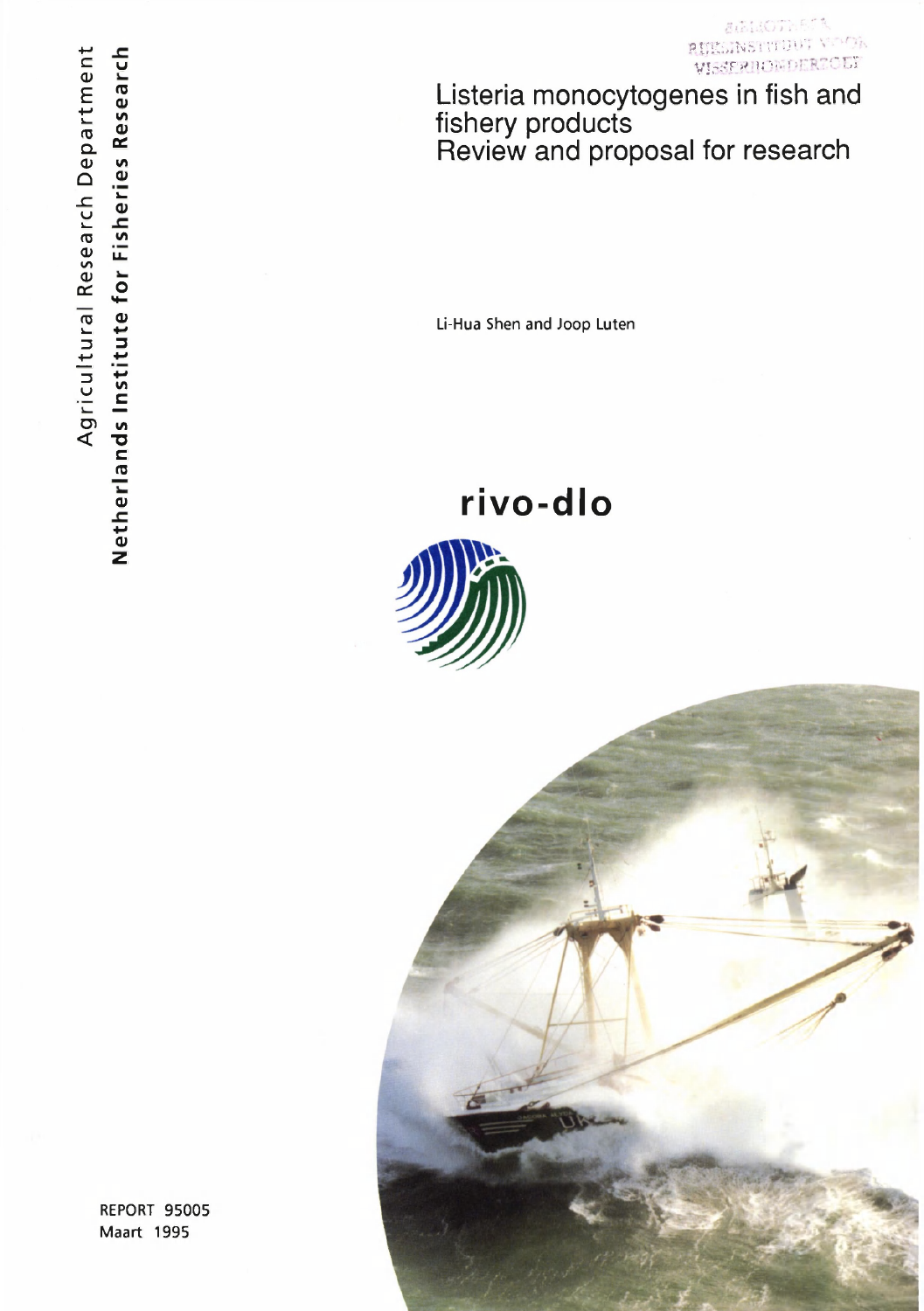## **RIVO Report 95005**

# **Listeria monocytogenes in fish and fishery products Review and proposal for research**

**Li-Hua Shen and Joop Luten** 

**Maart 1995** 

**DLO-Rijksinstituut voor Visserijonderzoek Netherlands Institute for Fisheries Research Haringkade 1 Postbus 68 1970 AB IJmuiden Telefoon: +31 2550 64646 Telefax: +31 2550-64644** 

**The Management of the Netherlands Institute for Fisheries Research-DLO accepts no responsibility for the follow-up damage as well as detriment originating from the application of operational results, or any other data acquired from the Netherlands Institute for Fisheries Research-DLO from third party risks in connection with this application.** 

**Price: f 29,40 (ind. V.A.T.) Cover photo: Flying Focus - Castricum** 

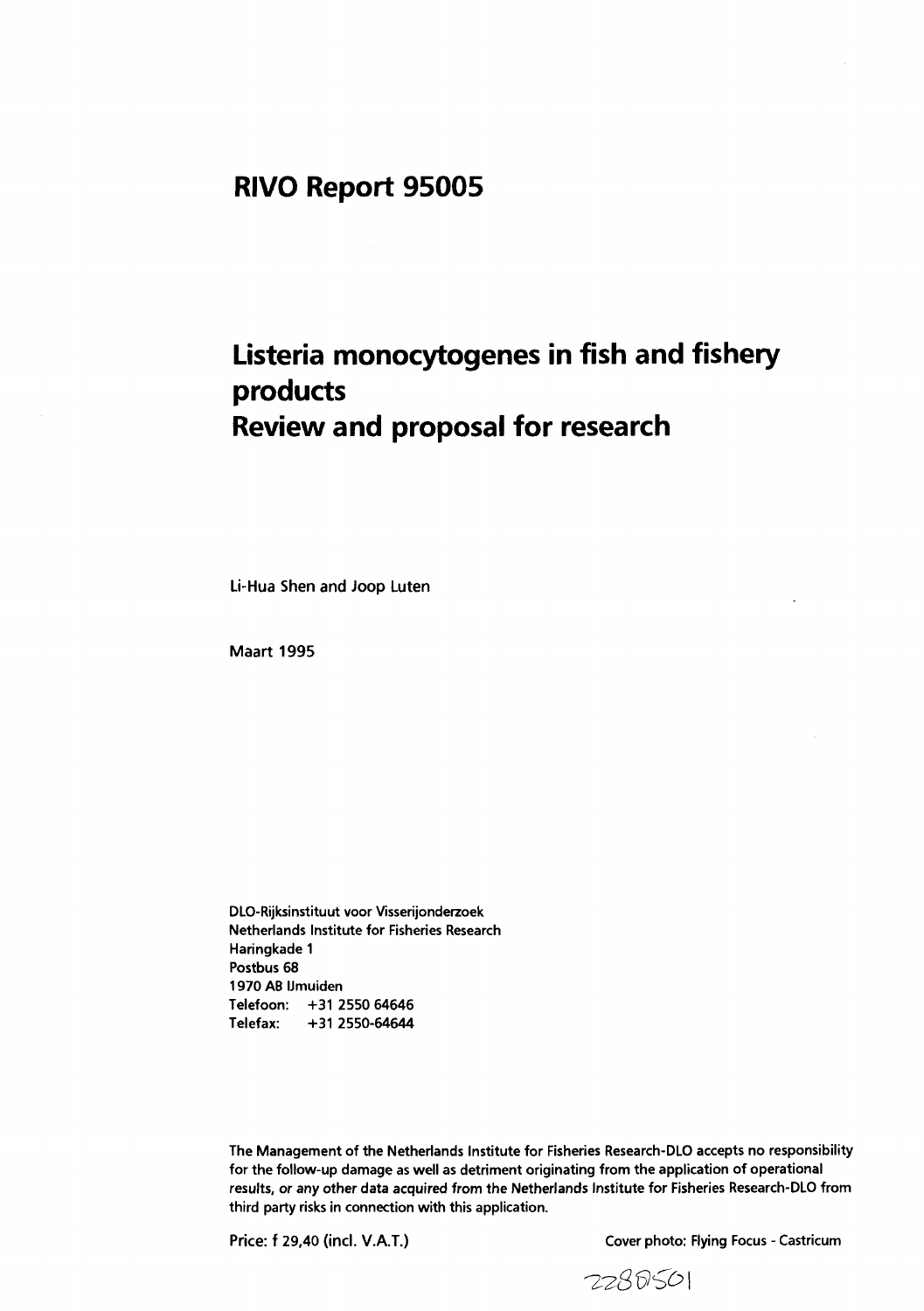# **Table of Contents:**

| 1.     |                                                                 |
|--------|-----------------------------------------------------------------|
| 2.     |                                                                 |
| 2.1    |                                                                 |
| 2.2    |                                                                 |
| 2.3    |                                                                 |
| 2.3.1  |                                                                 |
| 2.3.2  |                                                                 |
| 2.3.3  |                                                                 |
| 2.3.4  |                                                                 |
| 2.3.5  |                                                                 |
| 2.3.6  |                                                                 |
| 2.3.7  |                                                                 |
| 2.3.8  |                                                                 |
| 2.3.9  |                                                                 |
| 2.3.10 |                                                                 |
| 3.     | Source, prevalence and behaviour in fish and fishery-products 6 |
| 3.1    |                                                                 |
| 3.2    |                                                                 |
| 3.3    |                                                                 |
| 4.     |                                                                 |
| 5.     |                                                                 |
| 6.     |                                                                 |
| 7.     |                                                                 |
| 8.     |                                                                 |

 $\frac{\zeta}{\zeta}$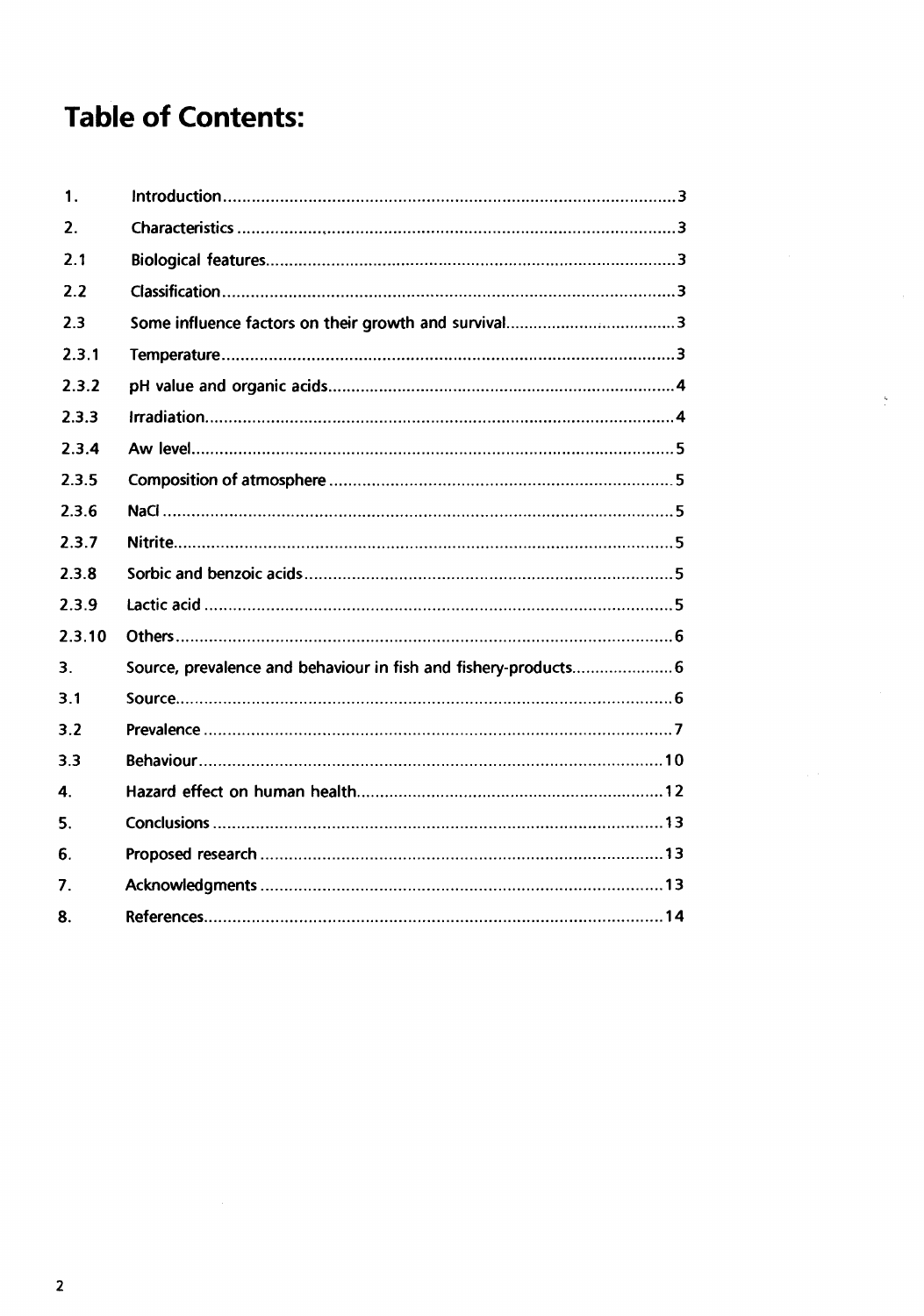## **1. Introduction**

**Before 1980's** *Listeria monocytogenes* **(L** *monocytogenes)* **bacteria were recognised as ubiquitous bacterium. The main concern about them is that they may cause serious illness in animals. During the last decade several serious outbreaks caused by**  *L. monocytogenes* **were reported (Ryser 1991, Varnam 1991). In 1986, the Council of State and Territorial Epidemiologists recommended that Listeriosis ought to become a reportable disease in the United State. Currently, FDA requires that** *L monocytogenes*  **must be absent in ready-to-eat seafood products (Ryser 1991).** 

**Listeriosis has been proved to be a foodborne epidemic infection, and fish and fishery products are considered as one of the main vehicle for transmission (Dillon 1992). Fish processing is an important industrial activity in the Netherlands and fishery products contribute considerably to the Dutch diet. However, as far as can be traced, little is known about the incidence of** *L. monocytogenes* **in fishery products on the Dutch market (Beckers 1988).** 

## **2. Characteristics**

## **2.1 Biological features**

**The genus** *Listeria* **is composed of small, Grampositive, coccoid to rod-shaped, bacteria which exhibit a characteristic tumbling motility at room temperature. The organisms are catalase-positive, oxidase-negative and have a fermentative metabolism of glucose, producing acid but not gas. Endospores are not formed (Varnam 1991).** 

## **2.2 Classification**

**Seven species of** *Listeria* **are currently recognised, but only** *L. monocytogenes* **is associated consistently with disease in man, and two other haemolytic species,**  *L. ivanovii, L. seelegeri,* **have been implicated on rare occasions.** *L. monocytogenes* **can be subdivided into 13 serovars on the basis of somatic and flagellar antigens (Varnam 1991).** 

### **2.3 Some influence factors on their growth and survival**

**The growth and survival of** *L. monocytogenes* **can be influenced by various factors (temperature, pH, organic acids, irradiation, water activity, composition of the atmosphere, salt, nitrite)** 

#### *2.3.1 Temperature*

**As with all micro-organisms, temperature is of prime importance in the control and inactivation of** *L. monocytogenes.* **The maximum temperature for growth of** *L. monocytogenes* **is approximately 45°C, and the optimum in the range 30 to 37°C (Wilkins 1972). Behaviour at low temperatures is less easy to define, and while there is**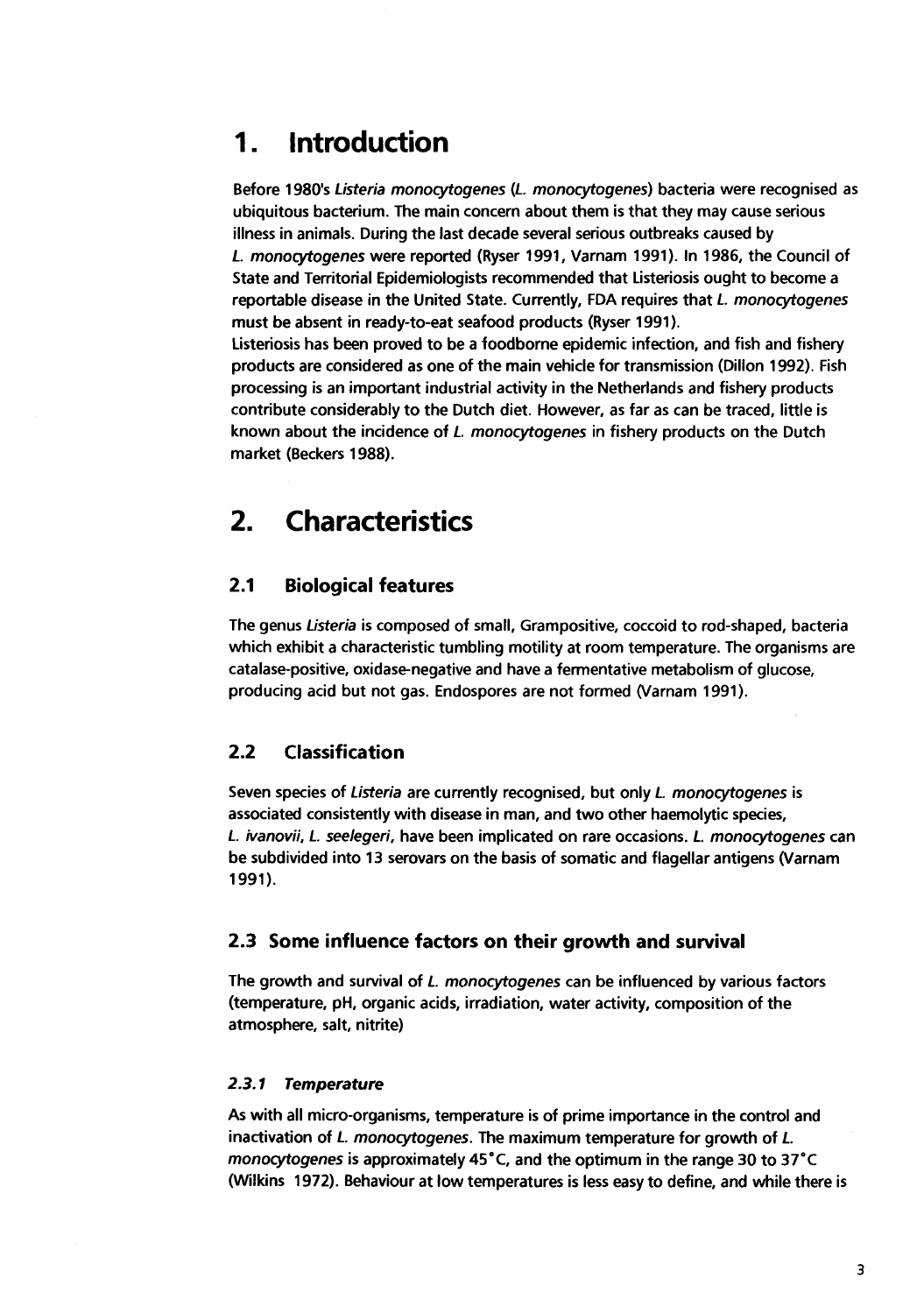**agreement that** *L. monocytogenes* **is able to grow at low temperatures, a minimum of 1.1 ± 0.3°C being defined by Juntilla et al (1988), there is some disagreement as to how well it will grow (Griffiths 1989). The discrepancies over the behaviour of**  *L monocytogenes* **at low temperatures may be partly explained by strain variation, but other factors such as growth medium and incubation temperature of the inoculum may also be important. Harrison et al (1991, 1992) reported no growth of** 

*L monocytogenes* **in the seafood inoculated during storage either at 4°C for 16 days, on ice for 21 days, or at -20°C for 3 months.** 

**The ability of** *L monocytogenes* **to survive heat treatments has been the subject of considerable controversy, which has not yet been fully resolved. Mackey (1989) concluded that while normal pasteurisation processes will inactivate** *L. monocytogenes*  **in milk, the safety margin is considerably greater with a low-temperature long-time process (62.8°C/30 mins) than with the more commonly used high-temperature shorttime process (71.7°C/15 seconds).** 

**Results on the thermal resistance of** *L monocytogenes* **during heat pasteurization of milk were reported by Bradshaw (1985, 1987). Other workers considered that**  *L monocytogenes* **could survive both HTST and LTLT pasteurisation, following the finding that cells may survive heating, but were not culturable on media commonly used (Knabel 1990).** 

**The reported differences in heat resistance of** *L. monocytogenes* **could also be due to the nature of the heating menstruum. In most cases, it is likely that reports of unusual heat resistance result from uneven heating. Anon (1988) has reported that**  *L monocytogenes* **survives the boiling of shrimps, three of seven samples being positive after 3 minutes boiling and one of seven after 5 and 10 minutes boiling. A two-stage process involving boiling following by freezing to -20°C has been proposed to overcome the problem (Anon 1989).** 

### *2.3.2 pH value and organic acids*

**Generally,** *L. monocytogenes* **cant grow at pH below 4.5. The lowest pH at which growth has been recorded in a non-food system is 4.39 in trypticase soy broth adjusted with HCl and incubated at 30°C (George 1988). Lower limiting pH values for growth are also dependent on the acidulant, acetic acid being most effective and HCl the least (Färber 1989).** 

**Although growth may not occur,** *L monocytogenes* **can survive under acidic conditions. In** *orange serum* **adjusted to pH 3.6 with HCl, numbers of viable cells had only decreased by approximately one order of magnitude after 2 days at 30°C (Parish 1989). Rapid death followed after 4 days under these conditions. Fuchs (1991) investigated the frequency of** *L monocytogenes* **in an acidified fish dish-ceviche marinated in lemon juice for at least 1 h (pH 4.2-5.1) and found** *L monocytogenes* **in 3 of 32 analyzed samples. The lowest pH of fish meat from which listeria was isolated was 4.4. They considered at such pH,** *L monocytogenes* **is unlikely to grow, but** *may* **survive for a considerable length of time.** 

*L monocytogenes* **is relatively little affected by increases in pH value and is able to grow at pH 9.5 (Lovett 1988).** 

### *2.3.3 Irradiation*

**Preliminary studies indicated that** *L monocytogenes* **is fairly resistant to irradiation treatment, with viable counts remaining after 200 Krad irradiation following inoculation**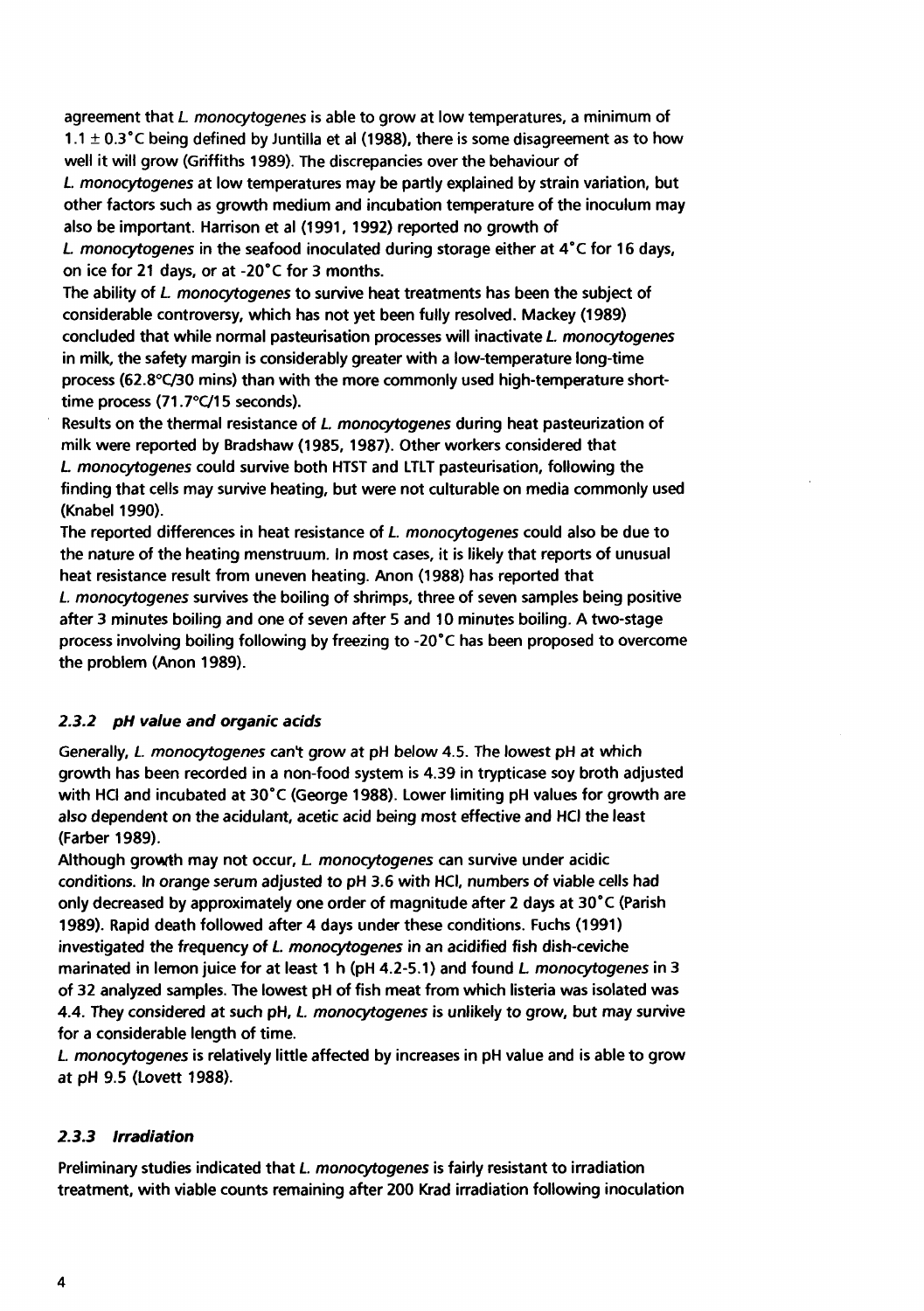**of crabmeat with 10<sup>7</sup>cells/ml (Juaneau 1989).** *L monocytogenes* **is also susceptible to short wave ultraviolet energy at a wavelength of 254 nm (Yousef 1988).** 

#### *2.3.4 Aw level*

**Minimum aw level for** *L. monocytogenes* **is 0.932 with glycerol as humectant and 0.942 with sucrose or NaCl (Griffiths 1989).** 

#### *2.3.5 Composition of atmosphere*

**Relatively little attention has been paid to the effect of atmosphere on growth of**  *L. monocytogenes* **in foods. Work with cooked chicken loaf showed that neither 50 nor 80% carbon dioxide inhibited growth (Ingham 1990).** 

#### *2.3.6 NaCl*

*L. monocytogenes* **has been reported to be relatively tolerant to high NaCl concentrations. The results of the work with gradient plates illustrated that L** *monocytogenes* **is able to grow in 10% NaCl at 35°C (neutral pH), while at 20°C, 8.8% NaCl was required to limit growth between pH 6.5-7.6 (McClure 1989). It was observed that** *L monocytogenes can survive for 120* **days in blue cheese containing 12% NaCl in waterphase and is able to grow in cheese containing 4.5% NaCl in waterphase (Peterson 1993). Peterson et al (1993) reported that in smoked salmon containing 3, 5, 6% NaCl in waterphase, the effect of NaCl concentration on the growth of**  *L monocytogenes* **depended on the storage temperature. At 10°C, no inhibition was found, while at 5°C the growth rate of** *L monocytogenes* **was suppressed significantly (Peterson 1993).** 

#### *2.3.7 Nitrite*

**Nitrite is not inhibitory to** *L. monocytogenes* **at permitted levels unless there is an interaction with other inhibitory agents or conditions (Shahamat 1980).** 

#### *2.3.8 Sorbic and benzoic acids*

*L monocytogenes* **is susceptible to both sorbic and benzoic acids. The inhibition is greatest at pH 5.0** *and* **4°C (El-Shenawy 1988a, b( Ryser 1988). Sodium benzoate is most effective when used in combination with organic acid (El-Shenawy 1989).** 

#### *2.3.9 Lactic acid*

**Recognizing that** *L. monocytogenes* **is more likely to contaminate the surface rather than interior of most seafood, Noel (1989) investigated the possibility of using various lactic acid treatments to inactivate** *L. monocytogenes* **on the surface of seafood. In this study, samples of peeled and unpeeled shrimp were immersed in a broth culture of**  *L. monocytogenes***, removed, thoroughly drained, and immersed in an aqueous solution of 1.5, 3.0, or 6.0% lactic acid for 1, 10, or 120 minutes. Lactic acid treated and untreated shrimp were then frozen at -20°C and examined for numbers of listeria during 28 days of storage. With all lactic acid treatments decreased numbers of listeria**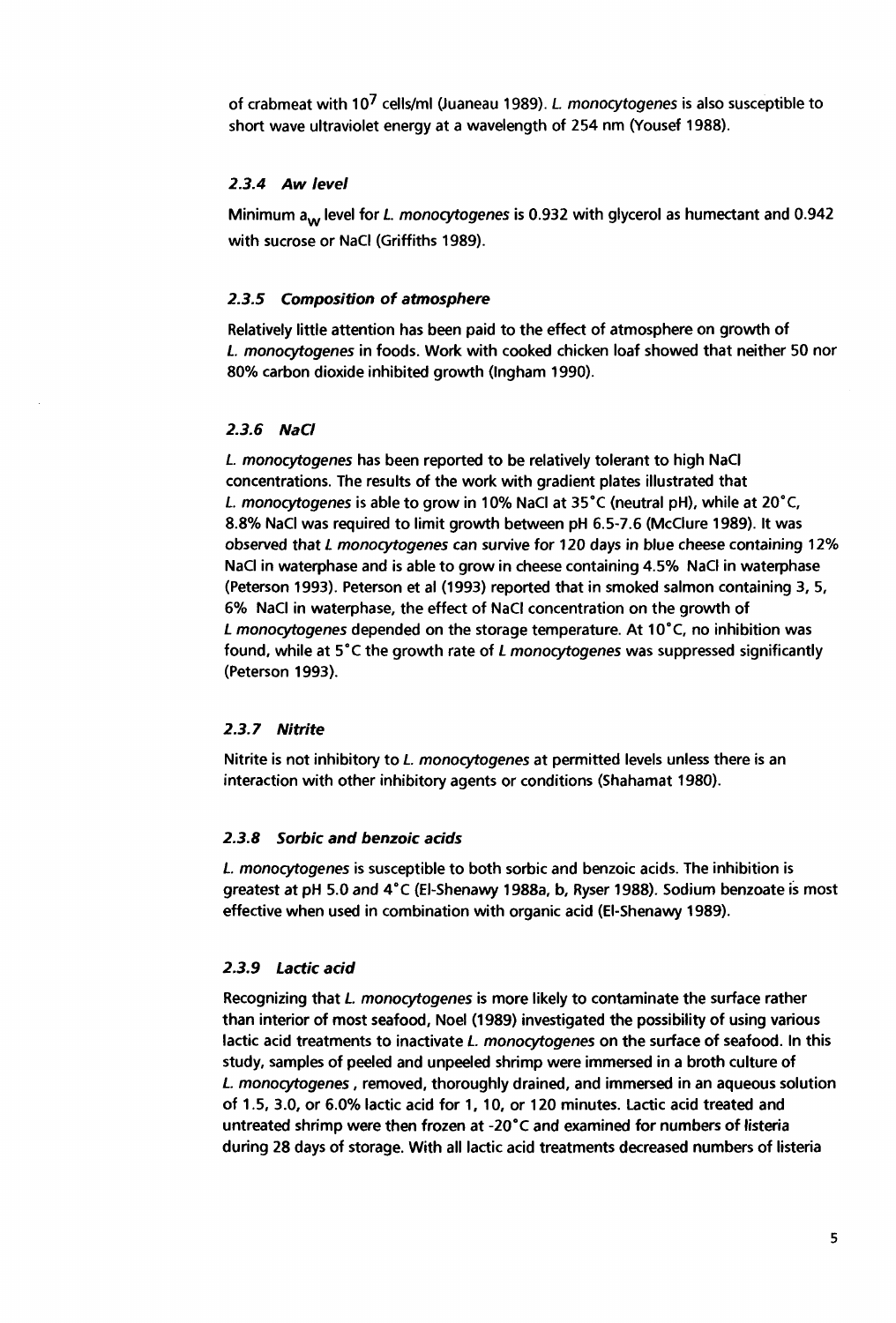**and natural contaminants on all shrimps was recorded and, exposure to 1.5% lactic acid for 10 minutes was deemed most appropriate since this treatment did not adversely affect the product's appearance or organoleptic quality.** 

### *2.3.10 Others*

**The lactoperoxidase system and hydrogen peroxide** 

**A number of proposals have been made for stimulating the naturally occurring lactoperoxidase system (Reiter 1981) as a means of cold sterilisation. The effect of the lactoperoxidase system on this organism is similar to that on other Gram-positive bacteria, in that growth is delayed (Siragusa 1989).** *L. monocytogenes* **is relatively resistant to hydrogen peroxide due to the high levels of catalase and superoxide dismutase present in** *L. monocytogenes* **(Dominguez 1987, Dallmier 1988).** 

### **Lysozyme and EDTA**

**Egg white lysozyme is presently approved for use to control spoilage organism in food in some countries. The** *effect of* **lysozyme (3mg/ml), Na2EDTA (5-25 mM), and** *lysozyme and*  **EDTA combinations on the growth of L monocytogenes in fresh cod were studied by Wang et al (1992). They found the growth of L monocytogenes in cod fillets was inhibited significantly by pre-treatment of fish with either lysozyme or EDTA. These effects were enhanced by using the EDTA-lysozyme combination.** 

## **3. Source, prevalence and behaviour in fish and fishery-products**

## **3.1 Source**

*L monocytogenes* **has been isolated from a wide range of foods. This reflects the variety of** *means* **by which** *L monocytogenes may enter* **food. A possible cycle of infection for** *L. monocytogenes* **was proposed by Dillon (1992).** 

**Fish as one vehicle of infection has been suggested as a possible cause at an outbreak of listeriosis in Auckland, New Zealand (Lennon 1984). Further understanding of the source, prevalence and behaviour of** *L. monocytogenes* **in fish and fishery products is necessary.** 

**The fact that high positive rates for L.monocytogenes in smoked, fermented fishery products suggest that the processing cannot be overlooked as a producing source of contamination. It was recorded in Canada that five factories of smoked fish have been closed down because of** *L.monocytogenes* **contamination (Dillon 1992). The primary source in processing plants is considered to be floors and floor drains, a larger survey isolated listeria in the decreasing order of frequency from drains, floors, standing water, residues and food-contact surfaces (Cox 1989).The ubiquitous nature of**  *L monocytogenes,* **together with specific properties such as its ability to attach to stainless steel under certain conditions (Herald 1987), mean that the organism is always likely to present a problem with respect to plant sanitation (Varnam 1991).**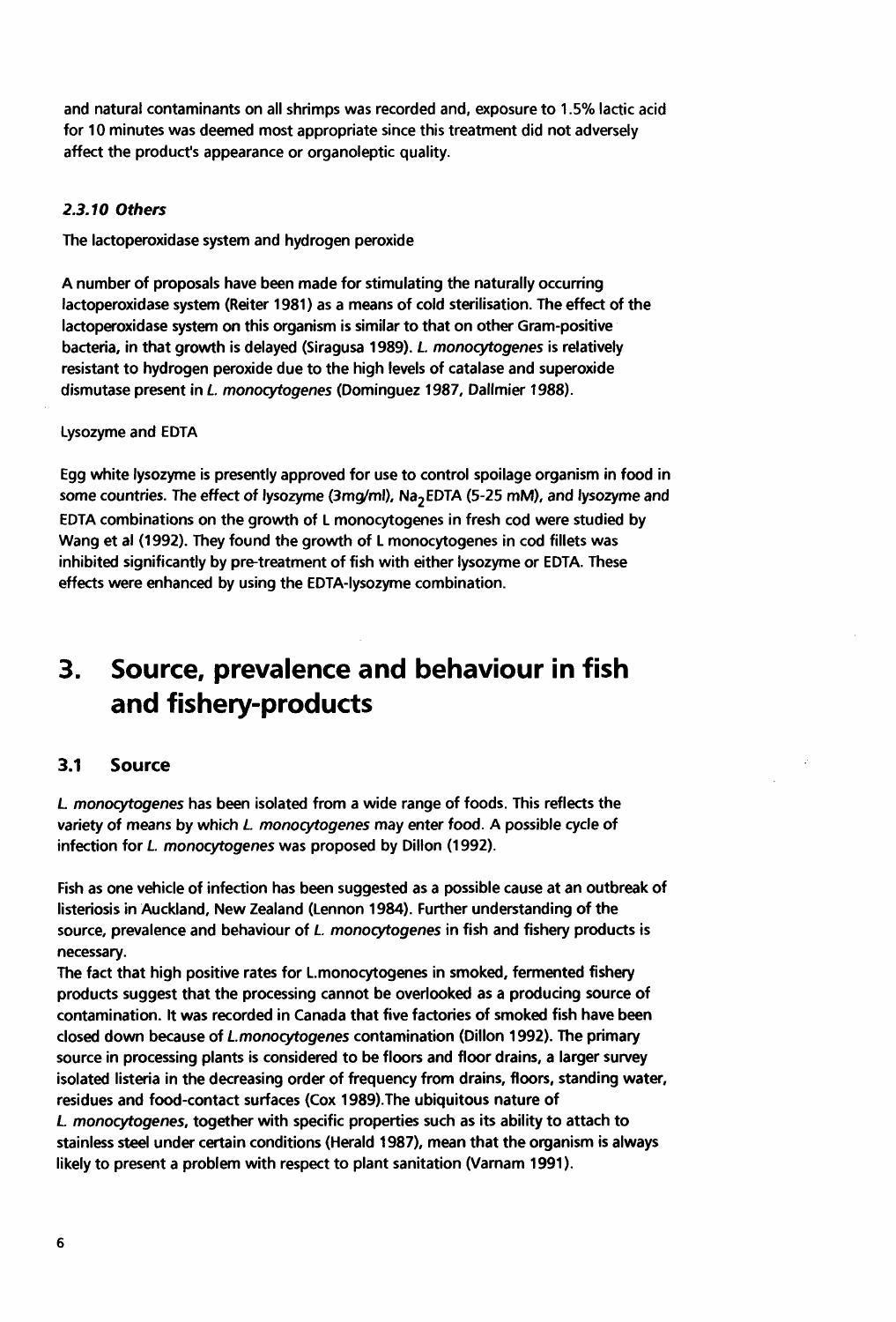**The prevalence of** *L monocytogenes* **in fish and shellfish indicates survival in warm and freshwater environments. It was reported that** *L. monocytogenes* **is present in the water cycle and is frequently present in river waters in greater numbers than** *Salmonella*  **(Watkins 1981).** *L. monocytogenes* **has been isolated from raw and treated sewage, effluent from abattoirs and poultry packing plants, lakes and canals. The pathogen has also been isolated from marine water and sediment samples (Colburn 1990). Therefore, there is a high risk of contamination or infection for fish and shellfish from the water environment. More work is needed to establish the major source of** *Listeria* **in seafood. Whether the organism is coming from the natural environment, pollution of aquatic environment, or from the workers and processing foodservices environment, remains to be answered for each different situation.** 

#### **3.2 Prevalence**

**Many investigations have been carried out to detect the incidence of** *L monocytogenes*  **in fish and fishery products. The main results are summarized in Table 1. There are some characteristics in the prevalence of** *L. monocytogenes* **in fish and fishery products.** 

**(1) Worldwide presence. The reports from different countries have proved the presence of** *L. monocytogenes* **in fish and fishery products in these countries. Weagant et al (1988) surveyed frozen seafood products from 12 countries for presence of**  *L. monocytogenes* **and found 15 of 57 samples (26%) were positive, that came from 9 different countries.** 

**(2) Presence in different fresh and frozen fish such as shrimp, lobster, crab, fin fish, cod, eel, herring, trout, salmon, and different fishery products including smoked, fermented, acidified, marinated, seafood analogs (surimi-based foods) and many ready-to-eat fishery products has been reported (Jemmi, 1993; Kradolfer, 1992; Färber, 1991).** 

**(3) For smoked fish, the incidence of** *L monocytogenes* **in cold smoked fish is higher than hot smoked fish.** 

**(4) The presence of** *L. monocytogenes* **in cooked seafood indicates cross contamination. Cooking and prevention of recontamination are extremely important for controlling**  *Listeria.* **Vacuum packaging of smoked fish does not prevent growth of the facultatively anaerobic Listeria. Sous vide fish products, by cooking fish in oiled parchment or sealed plastic bags to lock flavor, have an extended shelf-life when held under refrigeration. However, the safety of the products may be questioned as these products are only minimally processed and do not contain preservatives (Hackney, 1991)**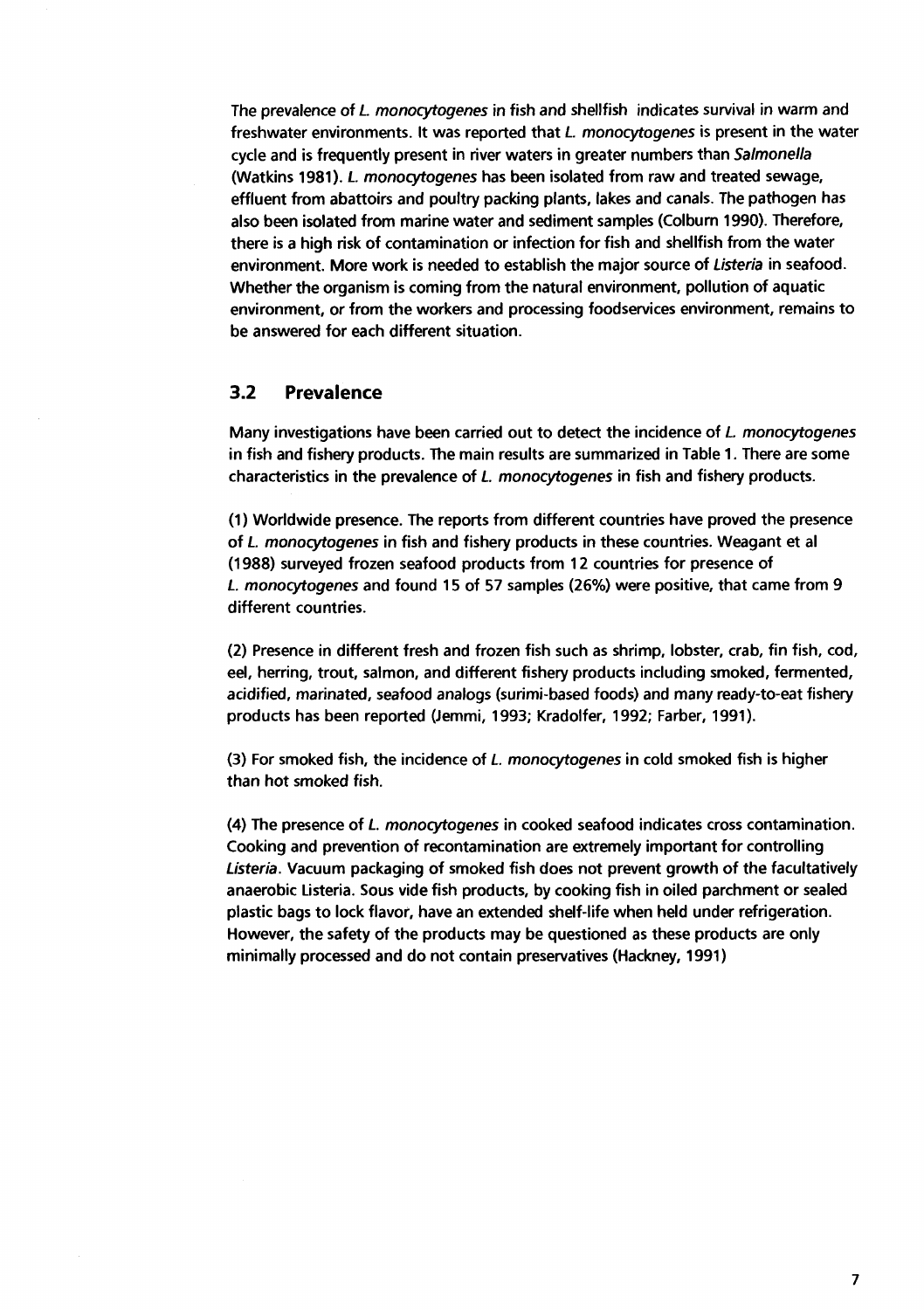| References              | fisheryproducts      | analyzed<br>samples      | positive  |          |
|-------------------------|----------------------|--------------------------|-----------|----------|
|                         |                      | n                        | n         | (%)      |
| Weagant (1988)<br>(USA) | Frozen seafood       | 57                       | 15        | 26       |
| Jemmi (1993)            | <b>Hot-smoked</b>    | 691                      | 58        | 8.4      |
| (Switzerland)           | Cod                  | 17                       | 1         | 5.9      |
|                         | Eel                  | 35                       | 0         |          |
|                         | Herring              | 186                      | 17        | 9.1      |
|                         | <b>Mackerel</b>      | 88                       | 5         | 5.7      |
|                         | Schillerlocken       | 32                       |           | $\bf{0}$ |
|                         | <b>Sprat</b>         | 26                       | 1         | 3.9      |
|                         | <b>Trout</b>         | 307                      | 34        | 11.1     |
|                         | Cold-smoked          | 434                      | 49        | 11.3     |
|                         | <b>Haddock</b>       | 6                        | 1         | 16.7     |
|                         | <b>Halibut</b>       | 40                       | 9         | 22.5     |
|                         | Salmon               | 388                      | 39        | 10.0     |
| Jemmi (1990)            | Fish                 | 909                      | 111       | 12.2     |
| (Switzerland)           | hot-smoked           | <b>ND</b>                | <b>ND</b> | 8.9      |
|                         | cold-smoked          | <b>ND</b>                | <b>ND</b> | 13.6     |
|                         | fermented            | <b>ND</b>                | <b>ND</b> | 25.8     |
| Kradolfer (1992)        | Hot-smoked fish      | 433                      | 40        | 9.2      |
|                         | Cold-smoked          | 210                      | 15        | 7.1      |
| <b>Rorvik (1991)</b>    | Smoked-salmon        | 33                       | 3         | 9        |
| (Norway)                | <b>Minced fish</b>   | 8                        | 1         | 12       |
|                         | <b>Peeled Shrimp</b> | 16                       | 8         | 18       |
| <b>Rorvik (1992)</b>    | Vacuum-packed        |                          |           |          |
| (Norway)                | smoked-salmon        | <b>ND</b>                | <b>ND</b> | 11       |
| Farber (1991)           | Ready-to-eat         | 113                      | 15        | 11.5     |
| (Canada)                | Shrimp               | 49                       | 9         | 8.2      |
|                         | smoked-Salmon        | 32                       | 10        | 31.3     |
|                         | Crab                 | $\overline{\phantom{a}}$ | 1         | 14.3     |
|                         | Surimi               | 25                       | $\bf{0}$  |          |

 $\bar{z}$ 

 $\ddot{\phantom{a}}$ 

**Table 1. Frequency of** *L monocytogenes* **in fish and fishery-products** 

 $\mathcal{A}$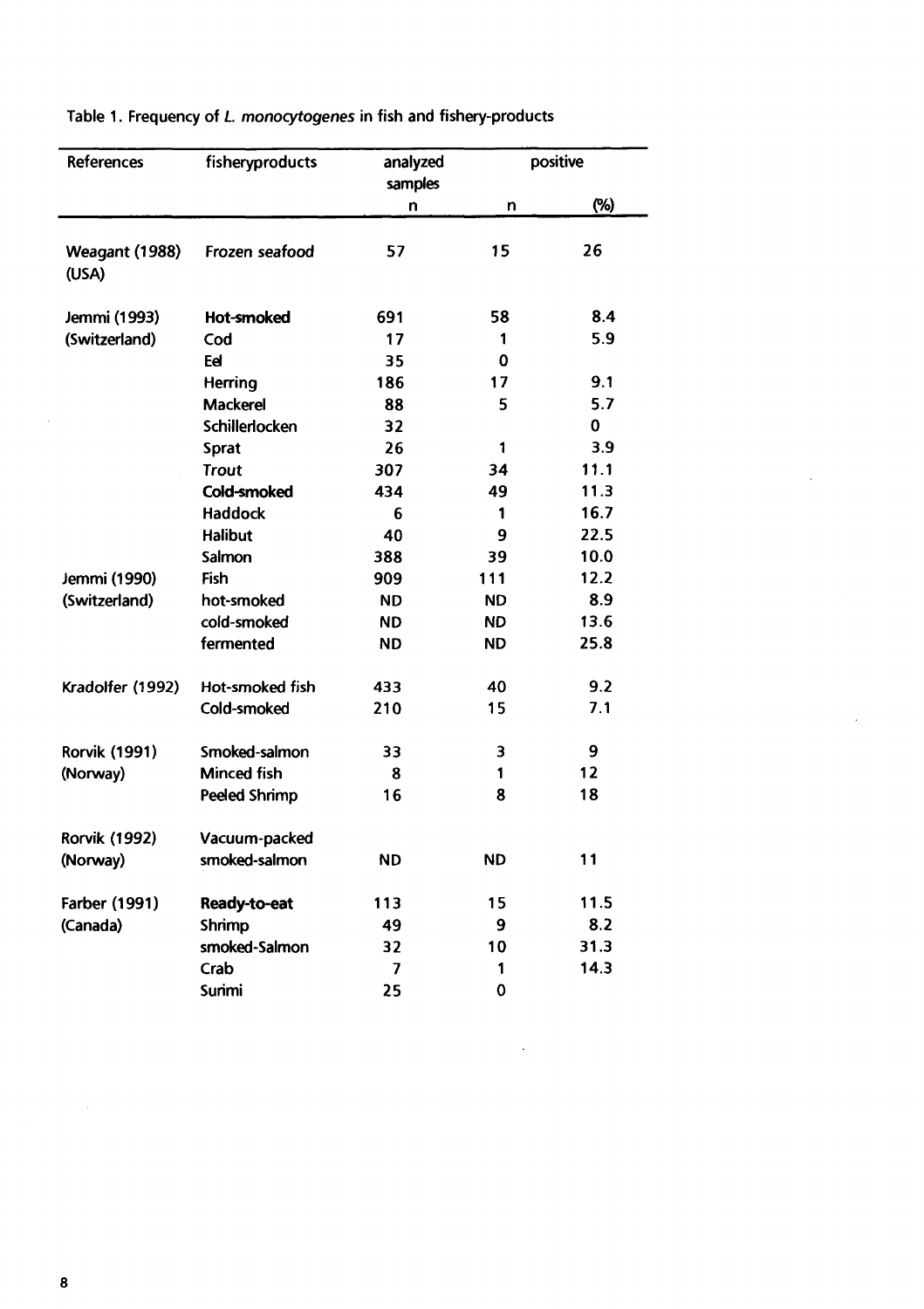| Table 1 continued<br>References                 | fisheryproducts      | analyzed                | positive       |      |
|-------------------------------------------------|----------------------|-------------------------|----------------|------|
|                                                 |                      | samples                 |                |      |
|                                                 |                      | n                       | n              | (%)  |
| Hartemink (1991)                                | <b>Total seafood</b> | 91                      | 10             | 11   |
| (Iceland)                                       | <b>Dried haddock</b> | 5                       | 0              |      |
|                                                 | <b>Shellfish</b>     | 11                      | $\mathbf 0$    |      |
|                                                 | Ocean perch          | 11                      | 5              | 45   |
|                                                 | Salmon               | 12                      | 1              | 8    |
|                                                 | <b>Minced fish</b>   | $\overline{\mathbf{3}}$ | $\bf{0}$       |      |
|                                                 | Raw fresh trout      | $\overline{\mathbf{z}}$ | 0              |      |
|                                                 | <b>Shrimps</b>       | 11                      | 1              | 9    |
|                                                 | <b>Smoked</b>        |                         |                |      |
|                                                 | Salmon               | 8                       | 0              |      |
|                                                 | Minced salmon        | 5                       | 0              |      |
|                                                 | Herring              | 10                      | 1              | 10   |
|                                                 | <b>Trout</b>         | 8                       | 1              | 13   |
|                                                 | Other                | 5                       | 1              | 20   |
| Adesiyun (1993)                                 | Fish                 | 61                      | 9              | 14.8 |
| (West Indie)                                    | Shrimp               | 41                      | $\overline{2}$ | 4.9  |
| Ryu (1992)                                      | Raw minced tuna      | 37                      | 3              | 8.1  |
| (Japan)                                         | Raw prawn            | 38                      | 1              | 2.6  |
|                                                 | Salted raw seafood   | 10                      | 0              |      |
|                                                 | Other raw seafood    | 18                      | 3              | 16.7 |
|                                                 | Cooked seafood       | 5                       | $\mathbf 0$    |      |
| Wong (1990)<br>(Taiwan)                         | Seafood              | 57                      | 6              | 10.5 |
| Fuchs (1991)                                    | acidified ceviche    | 32                      | 3              | 9    |
| (marinated in lemon juice pH 4.2-5.1)<br>(Peru) |                      |                         |                |      |

**ND: no data** 

**In these surveys a contamination rate of about 10-20% was found. However, little data**  are available on the levels of the *L. monocytogenes-contamination*, i.e. quantitative **aspects. Kradolfer (1992) analyzed cold- and hot-smoked fish, both qualitatively and quantitatively. They found that most of the samples had levels below 100** 

*L. monocytogenes/g,* **although levels of up to 10<sup>4</sup> /g were detected. These results are in accordance with the studies of Guyer and Jemmi (1990), in which the detected levels in the analyzed samples of cold-smoked salmon were commonly very low ( 1** *L monocytogenes/g).*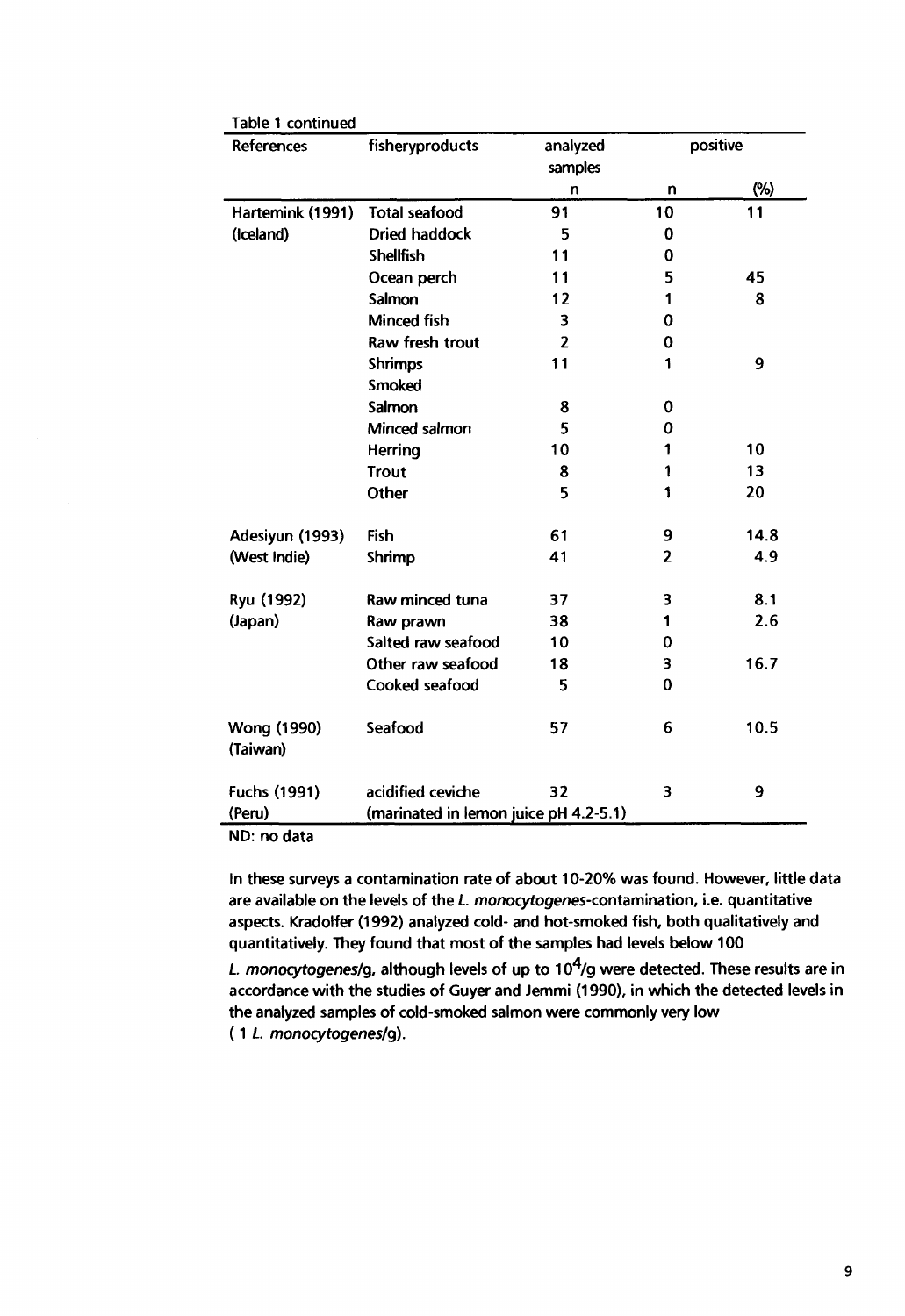### **3.3 Behaviour**

**Studies on the behaviour of** *L. monocytogenes* **in fish and fisheryproducts is of recent origin with preliminary results from relatively few studies. According to data gathered by Lovett (1988),** *L monocytogenes* **grew readily (generation time=12 h) in inoculated samples of raw shrimp.crab, and whitefish, with the pathogen attaining maximum populations of > 10® CFU/g in all four products following 14 days of storage at 7°C Brackett (1990) also reported that** *L monocytogenes* **grew and retained similar levels of pathogenicity on artificially contaminated crabmeat during 14 days of storage at 5 or 10°C. McCarthy (1990) even reported that** *L monocytogenes* **was recovered from laboratory-contaminated shrimp after 90 days of storage at -20°C. Only Harrison (1990) found** *L monocytogenes* **failed to grow in overwrapped/vacuum-packaged raw shrimp and fin fish, with numbers of listeria generally decreasing < 10-fold after 21 days of storage in ice.** 

**Most work on the behaviour of** *L. monocytogenes* **in fishery products was focussed on smoked fish. Guyer and Jemmi (1991) reported in their study with artificially**  *contaminated* **salmon that** *L. monocytogenes are* **able to survive salting and coldsmoking. No obvious influence on the numbers of** *L. monocytogenes* **could be demonstrated. However, during storage, a significant growth was measured within 10 days at 8-10°C, and within 20 days at 4°C. After 30 days an increase of 4.5 Iog10 at both storage temperatures was recorded. These results were confirmed by the studies of Rorvik (1991) and Färber (1991), where up to 4.8 Iog10 increases of the inoculated**  *L monocytogenes* **had been observed. In these cited works different strains of**  *L. monocytogenes* **were used: on the strength of their results. Guyer (1991) presumed that wild-type isolates, i.e. isolated from smoked salmon, can grow better on this type of product than reference strains. In contrast, according to Färber (1991) the reference strain (Scott A) grew faster than the wild-type isolate used. However, the latter strain was isolated from shrimp and not from salmon.** 

**Very few studies on the behaviour of** *L. monocytogenes* **in hot-smoked fish have been reported. Jemmi et al. (1992) performed some investigations during processing and storage of artificially contaminated hot-smoked trout (core temperature 65 °C for 30 min). After salting and smoking,** *L monocytogenes* **could no longer be detected. The two parameters, heat and smoke, led to a 6 Iog10 reduction in numbers of this pathogen. They considered that** *L monocytogenes* **frequently found in hot-smoked fish is due to the recontamination or post-processing contamination at the filleting or packaging stage. This was confirmed by another study with trout, artificially contaminated after the smoking process: during storage at 4"C, the concentration of**  *L monocytogenes* **remained about the same, while after 20 days at 8-10°C a significant increase could be measured (Jemmi 1992) and the pathogen levels can be compared with those found in Vacherin Mont d'Or (a soft cheese implicated in the Swiss listeriosis outbreak) (Bille 1990).**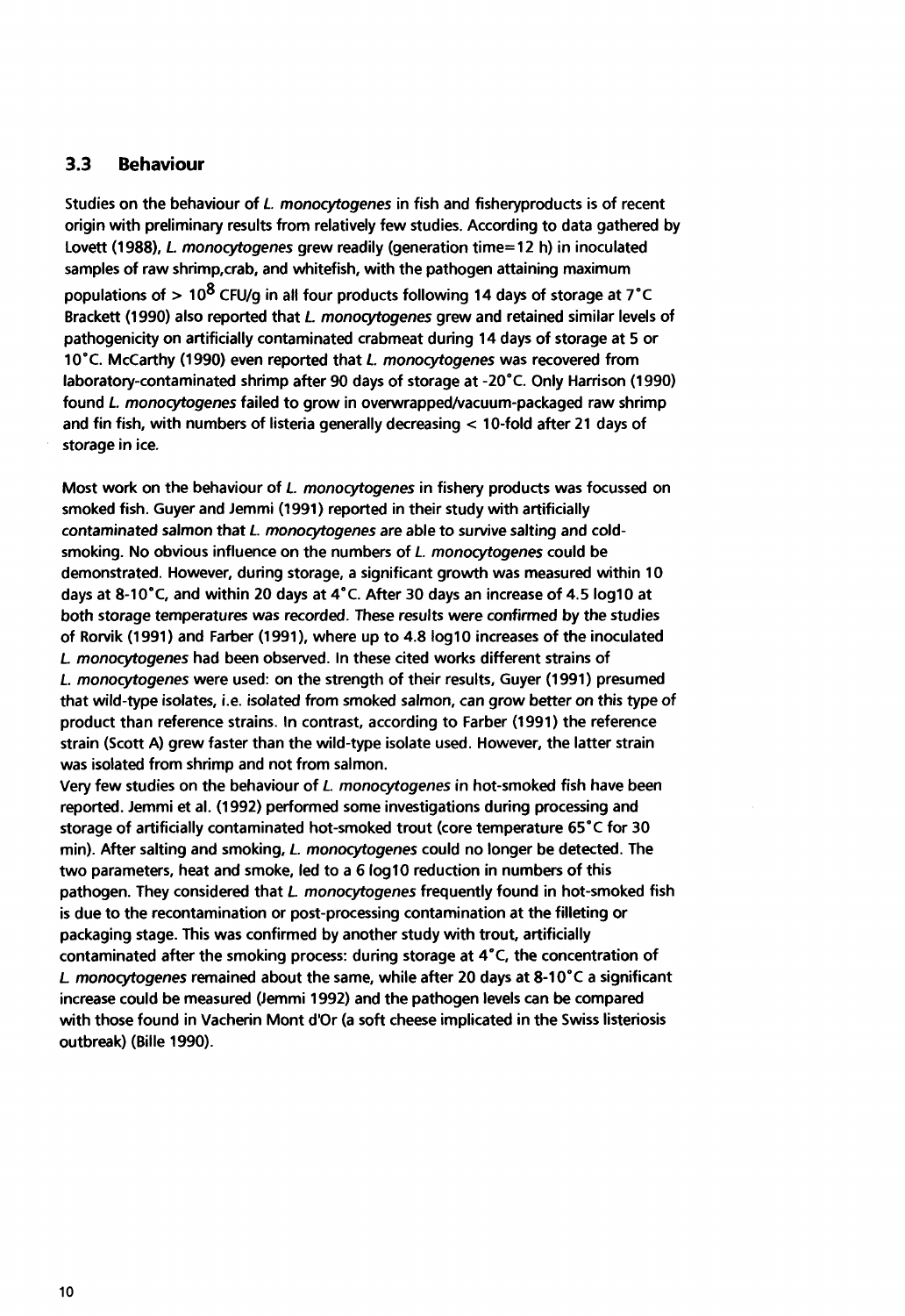## **4. Hazard effect on human health**

**After several caused outbreaks of listeriosis, more and more attention was paid to the pathogenesis of** *L monocytogenes* **in humans. During the past fifteen years, the role of food as a source for listeria infections in humans has been the subject of scientific and public concern.** 

**Listeriosis is an infection with the intestines as the point of entry. Since**  *L. monocytogenes* **is ubiquitous in nature, it was postulated that the quantity of**  *L. monocytogenes* **in food is important in developing infection. However, the infective dose is still unknown. Incubation period of listeriosis may vary from one day to several weeks. Virulent strains are capable of multiplying in the macrophages and produce septicemia followed by infection of other organs such as the central** *nervous* **system, the heart, the eye, and may invade the fetus of pregnant women. The severity of the infection also depends on the condition of infected people. Listeriosis is of particular risk for foetuses, pregnant women, neonates, the elderly and persons with an impaired immune system (diabetics, cirrhotics) and is a most important bacterial cause of abortion, premature birth and neonatal infection (Varnam 1991). The lethality rates in previous outbreaks are high and range from 22% to 44% (Table 2) (Dillon 1992). While, in healthy adults. Listeriosis usually does not develop beyond the primary enteric phase, which may be symptom-free or having only mild flu-like' symptoms, in the case of cancer patients who are undergoing immunosuppresive therapy, listeriosis is a serious risk. The mortality for the latter group has been shown to be approximately 30%.** 

**Contaminated food is increasingly recognized as an important vehicle of**  *L. monocytogenes.* **Dairy products (milk, cheese, ice-cream, cream, butter) have all been implicated in outbreaks of listeriosis. Frequent isolation from fishery products (Weagant 1989, Rorvik 1991) and the demonstration of growth potential in chilled (+4°C), salted or smoked fish (Ben Embarek 1992, Guyer 1991, Rorvik 1991, Fuchs 1992) suggests that fish products are important in the transmission of** *L. monocytogenes.* **Seafood has also been associated with a listeriosis outbreak in New Zealand, although no conclusive evidence was supplied (Lennon 1984). Salads and vegetables may also one of the transmitters for listeriosis.** 

| time | lethality    | areas                | suspected foods                        |
|------|--------------|----------------------|----------------------------------------|
| 1975 | 5/25 (25%)   | <b>Boston</b>        | Vegetables (lettuce, Celery, tomatoes) |
| 1981 | 18/41 (44%)  | Nova Scotia          | Coleslaw                               |
| 1983 | 14/49 (29%)  | <b>Massachusetts</b> | Pasteurized milk                       |
| 1985 | 48/142 (34%) | California           | Mexican-style cheese                   |
| 1988 |              | Switzerland          | Soft cheese                            |
| 1980 | 5/22 (22%)   | New zealand          | Shellfish, fish                        |

**Table 2. The documented outbreaks of listeriosis**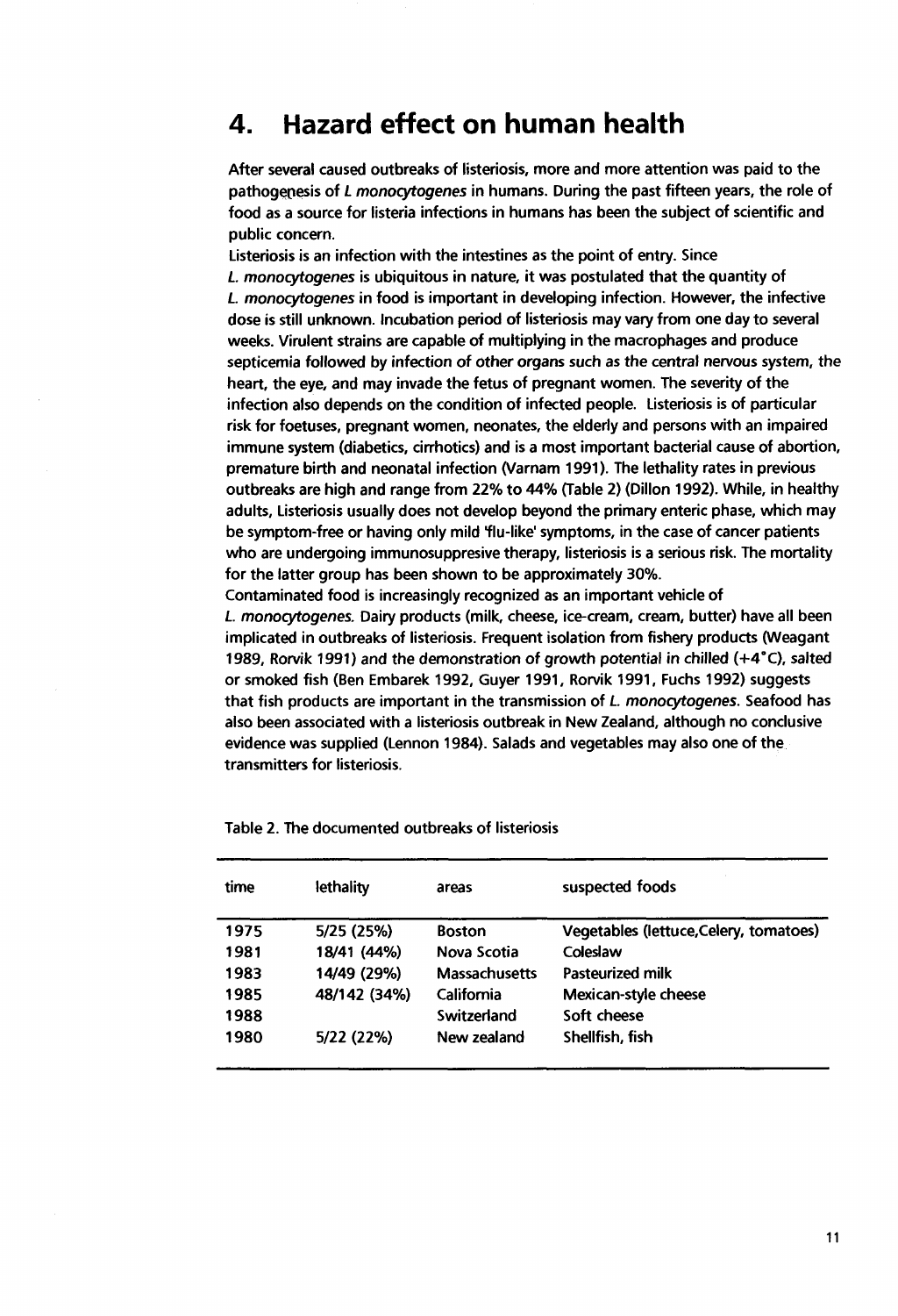# **5. Conclusions**

**Of the seven recognised** *Listeria* **species,** *L monocytogenes* **is that mainly associated with disease in man.** 

**The characterisation of** *Listeria* **as well as the factors influencing the growth and survival is well documented** 

**Optimal temperature for growth of** *Listeria* **is in the range of 30-37°C.** *Listeria* **will not grow at a pH lower than 4.5, but can survive under acidic conditions.** *Listeria* **is relatively tolerant to high NaCl concentrations. Organic acids may inhibit the growth of**  *Listeria.* 

**Some interesting gaps in knowledge on the behaviour of** *Listeria* **are : survival during boiling of shrimps, effect of changing the atmosphere.** 

*Listeria* **may be present in a number of fishery products (fresh, frozen and after processing). The incidence of** *Listeria* **in cold smoked fishery products is higher than in hot-smoked.** 

**Little quantitative data on the levels of** *Listeria* **in fishery products are available. The infective dose of listeriosis for human is also** *unclear.* 

**Information on the incidence of** *Listeria* **in fishery products on the Dutch market is scarce.** 

# **6. Proposed research**

**It seems to be justified that attention is given to the incidence of** *Listeria* **in fishery products on the Dutch market.** 

**Within the proposed survey priority may be given to smoked fishery products, shrimps (raw and cooked), sous vide and modified atmosphere packed fish products.** 

**A sampling plan (number of samples, fishery products, locations) for the various fish species will be worked out in accordance with marketing data.** 

**The implementation of available existing methods for the determination of** *Listeria*  **should be established in the laboratory initially and if possible the sampling may take place in parallel.** 

# **7. Acknowledgments**

**Gratitude is expressed by the authors to Hans van de Vis and Hannes Bon for their comments and preliminary contributions to this report.** 

**The extensive comments of dr. Paul Gibbs (Leatherhead Food RA) were very helpful.**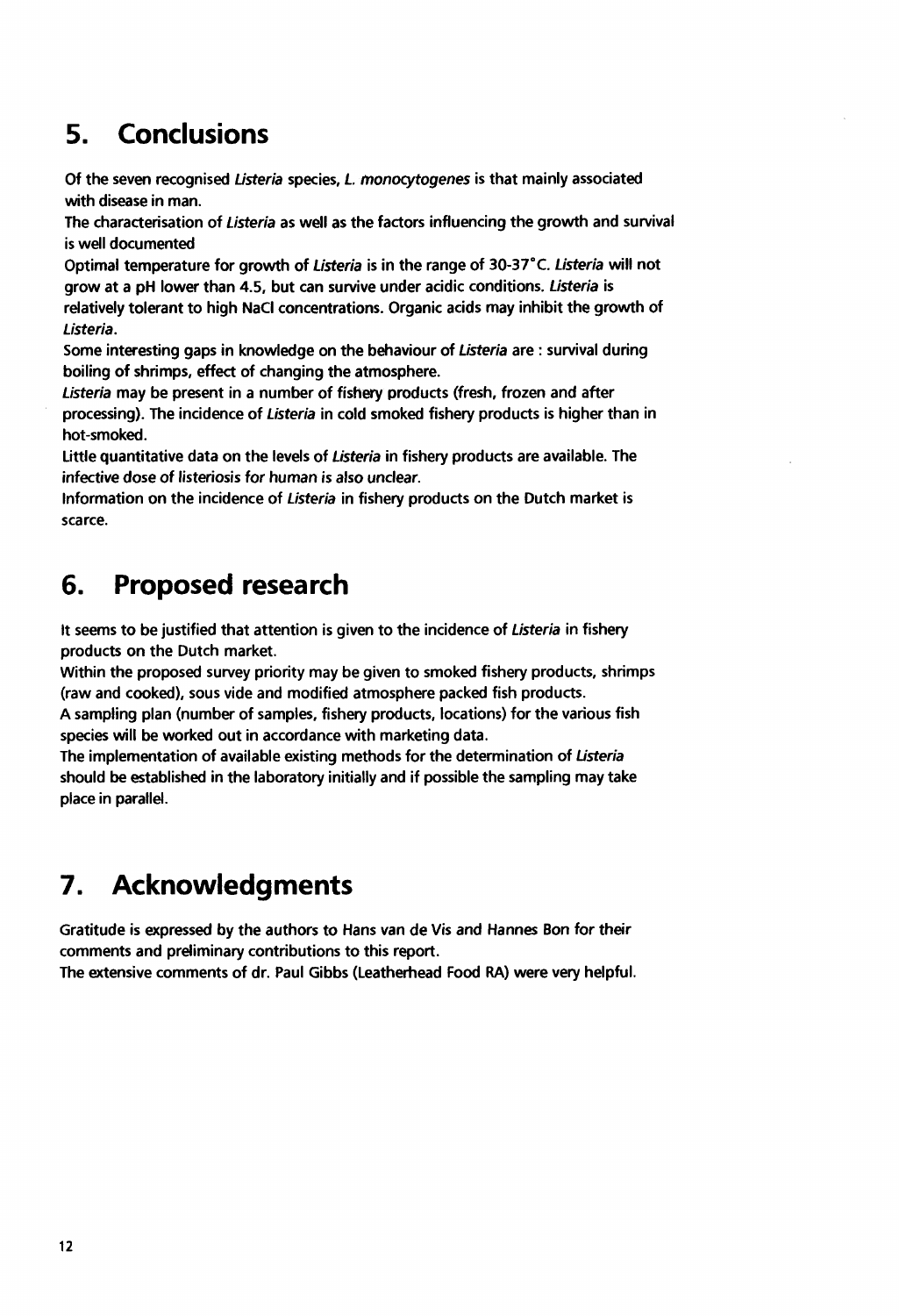## **8. References**

**Adesiyun AA (1993) Prevalence of** *Listeria* **spp., Campylobacter spp. Salmonella Spp. Yersinia spp. and toxigenic Escherichia coli on meat and seafood in Trinidad. Fd Micro 10; 395** 

**Anon (1988)** *Listeria* **strain found to survive boiling of shrimp. Fd Chem News. Mar 7.** 

**Anon (1989)** *Listeria* **in shrimp killed by boiling plus freezing, FAD-er tells ASM. Fd Chem News. May 22.** 

**Beckers HJ (1988) Incidence of foodborne diseases in the Netherlands: Annual summary 1982 and an overview from 1979 to 1982. J Food Protection, 51; 327** 

**Bille J, (1990) Epidemiology of human listeriosis in Europe; with special reference to the swiss outbreak. In: Foodborne Listeriosis. Eds: Miller AJ, Smith JL, and Smokuti GA; Society for Industrial Microbiology.** 

**Bradshaw, J. et al. (1985) Thermal resistance of** *L. monocytogenes* **in milk. J. Food Protection, 48, 743.** 

**Bradshaw, J. et al. (1987) Thermal resistance of** *L. monocytogenes* **in dairy products J. Food Protection, 50, 543.** 

**Brackett RE, Beuchat LR, (1990) Changes in the pathogenicity of** *L. monocytogenes*  **grown in crabmeat. Ann Mtg Amer Soc Microbiol., Anaheim, CA, May 13-17, Abstr. p60** 

**Colburn KG, et al. (1990)** *Listeria* **species in a California coast estuarine environment. Appl Environ Microbiol, 56; 2007** 

**Cox LJ, Kleiss T, et al (1989)** *Listeria* **spp. in food processing, non-food and domestic environments. Fd Mic, 6; 49** 

**Dallmier AW, Martin CE (1988) Catalase and superoxide dismutase activity after heat injury of** *L. monocytogenes.* **Appl Env Micro, 54; 581** 

**Dillon RM, Patel TR (1992)** *Listeria* **in seafood: A review. J. Food Protection, 55:1009** 

**Dominguez RL, Fernandez GJ, Ferri ER (1987) Viability of** *L. monocytogenes* **in milk treated with hydrogen peroxide. J. Food Protection, 49; 994** 

**El-shenawy MA, March EH (1988a) Sodium benzoate inhibits growth of or inactivates** *L monocytogenes.* **J. Food Protection, 51: 525** 

**El-shenawy MA, March EH (1989) Inhibition or inactivation of** *L monocytogenes* **by sodium benzoate together with some organic acid. J. Food Protection, 52: 771** 

**El-shenawy MA, March EH (1988b) Inhibition or inactivation of** *L monocytogenes* **by sorbic acid. J. Food Protection, 51: 842**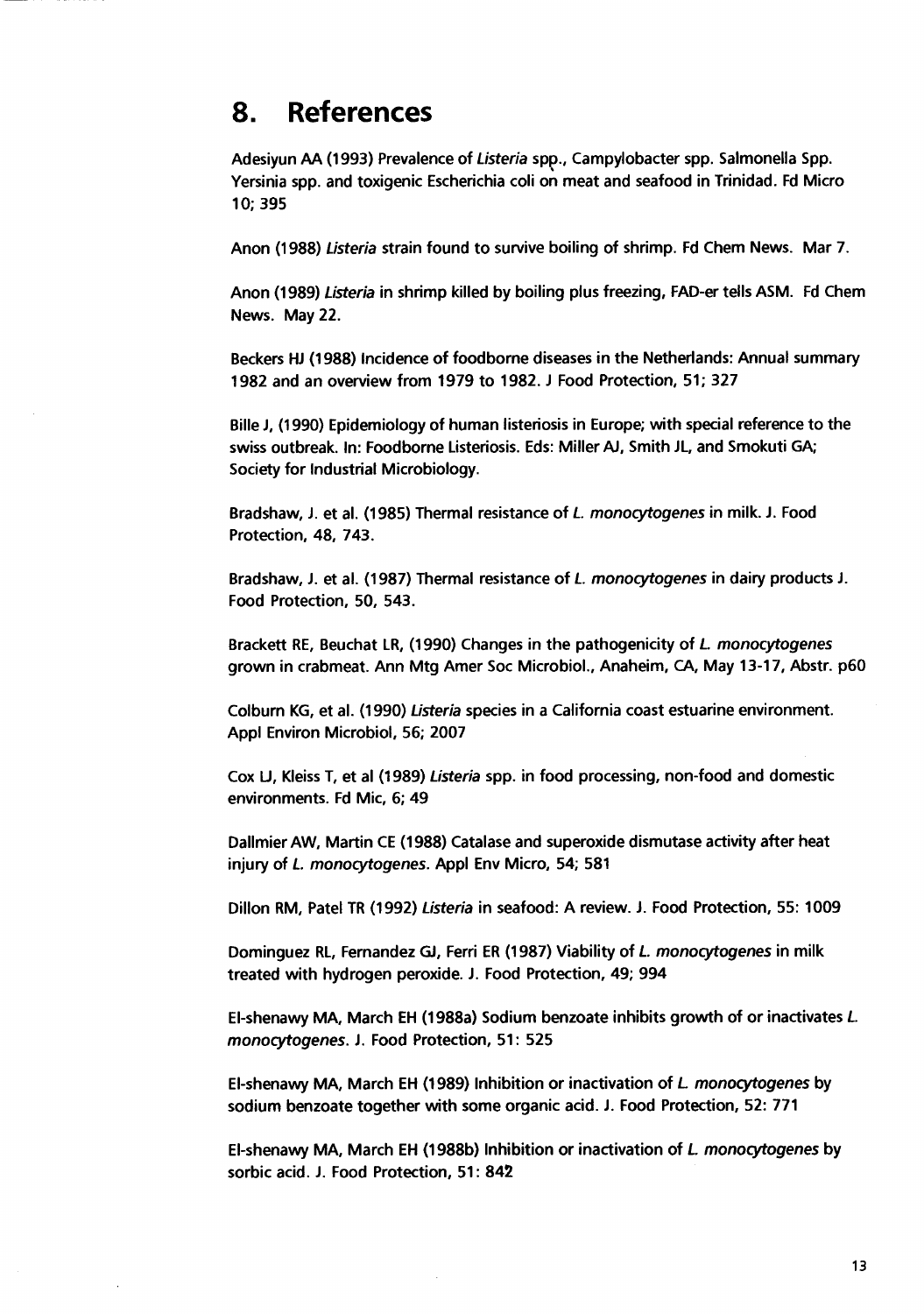**Farber JM (1991)** *L. monocytogenes* **in fish products. J. Food Protection, 54; 922** 

**Farber JM, Sanders GW, Dunfield S, Prescott R (1989) The effect of various acidulants on the growth of** *L. monocytogenes.* **Lett Apple Mic, 9; 181** 

**Fuchs RS, Sirvas S (1991) Incidence of** *L. monocytogenes* **in an acidified fish product, ceviche. Lett Appl Mic, 12; 88** 

**George SM, Lund BM, Brocklehurst TF (1988) The effect of pH and temperature on initiation of growth of** *L monocytogenes.* **Lett Appl Mic, 6; 153** 

**Griffiths MW (1989)** *L monocytogenes:* **its importance in the dairy industry. J Sei Fd Agric, 47: 133** 

*Guyer* **S, Jemmi T (1990) Betriebsunter-suchungen zum Vorkommen von** *L. monocytogenes* **in geräuchertem Lachs. Arch Lebensmittelhyg, 41; 144** 

**Guyer S, Jemmi T (1991) Behaviour of** *L monocytogenes* **during fabrication and storage of experimentally contaminated smoked salmon. Appl Environ Microbiol, 57; 1523** 

**Hackney CR, Rippen TE, Ward E, Principles of mpasteurization and minimally processed seafoods. In: Microbiology of marine food products (Eds.DR Ward and CR Hackney, Van Nostrand Reinhhold, New York.** 

**Hartemink R, Georgsson F (1991) Incidence of** *Listeria* **species in seafood and seafood salads. Intern J Fd Microbiol, 12; 189** 

**Harrison M, et al. (1990) Fate of** *L. monocytogenes* **on packaged, refrigerated seafood products. Ann Mtg Amer Soc Microbiol., Anaheim, CA, May 13-17, Abstr. p56** 

**Herald PJ, Zottola EA (1987) Attachment of** *L. monocytogenes* **and Yersinia enterocolitica to stainless steel at various temperatures and pH values. J Fd Prot, 50; 894** 

**Ingham SC, Escade JM, McCoon P (1990) Comparative growth rates of**  *L monocytogenes* **and Pseudomonas fragi in cooked chicken loaf stored under air and two modified atmospheres. J. Food Protection, 53; 289** 

**Jemmi T (1993)** *L. monocytogenes* **in smoked fish: an overview. Archiv für Lebensmittelhygiene, 44; 1** 

**Jemmi T, Keusch A (1992) Behavior of** *L monocytogenes* **during processing and storage**  *of* **experimentally contaminated hot-smoked trout. Int J Fd Microbiol., 15; 339** 

**Jemmi T (1990). Zum vorkommen von** *L. monocytogenes* **in importierten geräucherten und fermentierten fischen. Archiv Lebensmittel hygiene, 41; 107** 

**Juneau, B. (1989). Effect of low dose gamma irradiation on** *L monocytogenes* **in blue crab and crayfish. MSc. Thesis. Louisiana State Univ. Baton Rouge U.S.A.**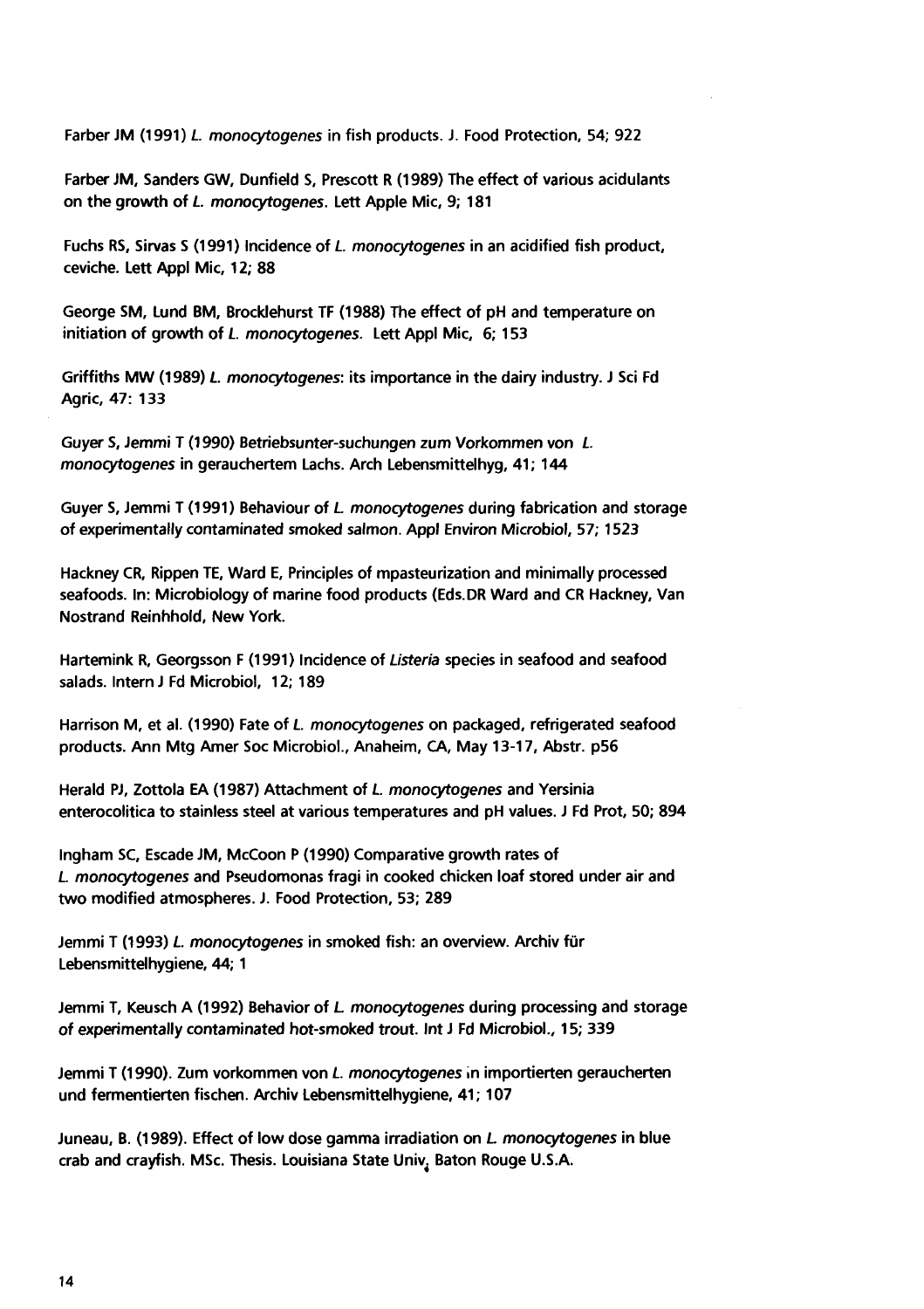**Juntialla JR, Niemela SI, Hirn J (1988) Maximum growth temperature of** *L monocytogenes* **and non-haemolytic listeria. J Appl Bact, 65: 321** 

**Knabel SJ, Walker HW, Heatmann PA, Mendonca AF (1990) Effect of growth temperature and strictly anaerobic recovery on the survival of** *L monocytogenes* **during pasteurisation. Appl Environ Micro, 56; 370** 

**Kradolfer P, Dousse R (1992) Occurrence of** *L. monocytogenes* **in meat and meat products. Poster at the 11th International Symposium on Problems of** *Listeria* **in Copenhagen, May 11-14, 1992** 

**Lennon D, et al. (1984) Epidemic perinatal listeriosis. Pediatr Infect Dis, 3; 30** 

**Leung CK, Huang YW, Harrison MA (1992) Fate of L** *monocytogenes* **and Aseromonas hydrophila on packaged channel catfish fillets stored at 4°C. J. Food Protection, 55; 728** 

**Lovett J, Twedt RM (1988)** *Listeria.* **Fd Tech 42(4); 188** 

**Lovett J, Francis DW, Bradshaw JG (1988) Outgrowth of** *L. monocytogenes* **in food. Society for Industrial Microbiology- Comprehensive Comprehensive conference on L**  *monocytogenes.* **Rohnert Park, CA Oct. 2-5** 

**Mackey BM, Bratchell N (1989) A review: the heat resistance of** *L monocytogenes.* **Lett Appl Micro, 9: 89** 

**McCarthy SA, et al (1990) Recovery of heat-stressed** *L. monocytogenes* **from experimentally and naturally contaminated shrimp. J. Food Protection, 53; 22** 

**McClure** *Pi,* **Roberts TA, Oguru PO (1989) Comparison of the effects of sodium chloride, pH and temperature on the growth of** *L. monocytogenes* **on gradient plates and in liquid medium. Lett Appl Microbiol., 9; 95** 

**Noel D, et al. (1989) Lactic acid use in seafood microbial control. Ann Mtg., Inst Food Technol., Chicago, IL, June 25-29, Abstr. p355** 

**Parish ME, Higgins DP (1989) Survival of** *L monocytogenes* **in low pH model broth systems. J. Food Protection, 52; 144** 

**Peterson ME, et al. (1993) Paramters for control of** *L. monocytogenes* **in smoked fishery products: sodium chloride and packaging method. J. Food Protection, 56; 938** 

**Reiter B (1981) The impact of the lactoperoxidase system on the psychrotrophic microflora in milk. In: Psychrotrophic Microorganisms in Spoilage and Pathogenicity. Roberts TA, et al (Eds). Academic Press, London.** 

**Rorvik LM, et al. (1991) Growth of** *L monocytogenes* **in vacuum-packed, smoked salmon, during storage at 4C. Int J Fd Microbiol., 14; 111** 

**Rorvik LM, Yudestad M (1991)** *L. monocytogenes* **in food in Norway. Intern J Fd Microbiol, 13; 97**